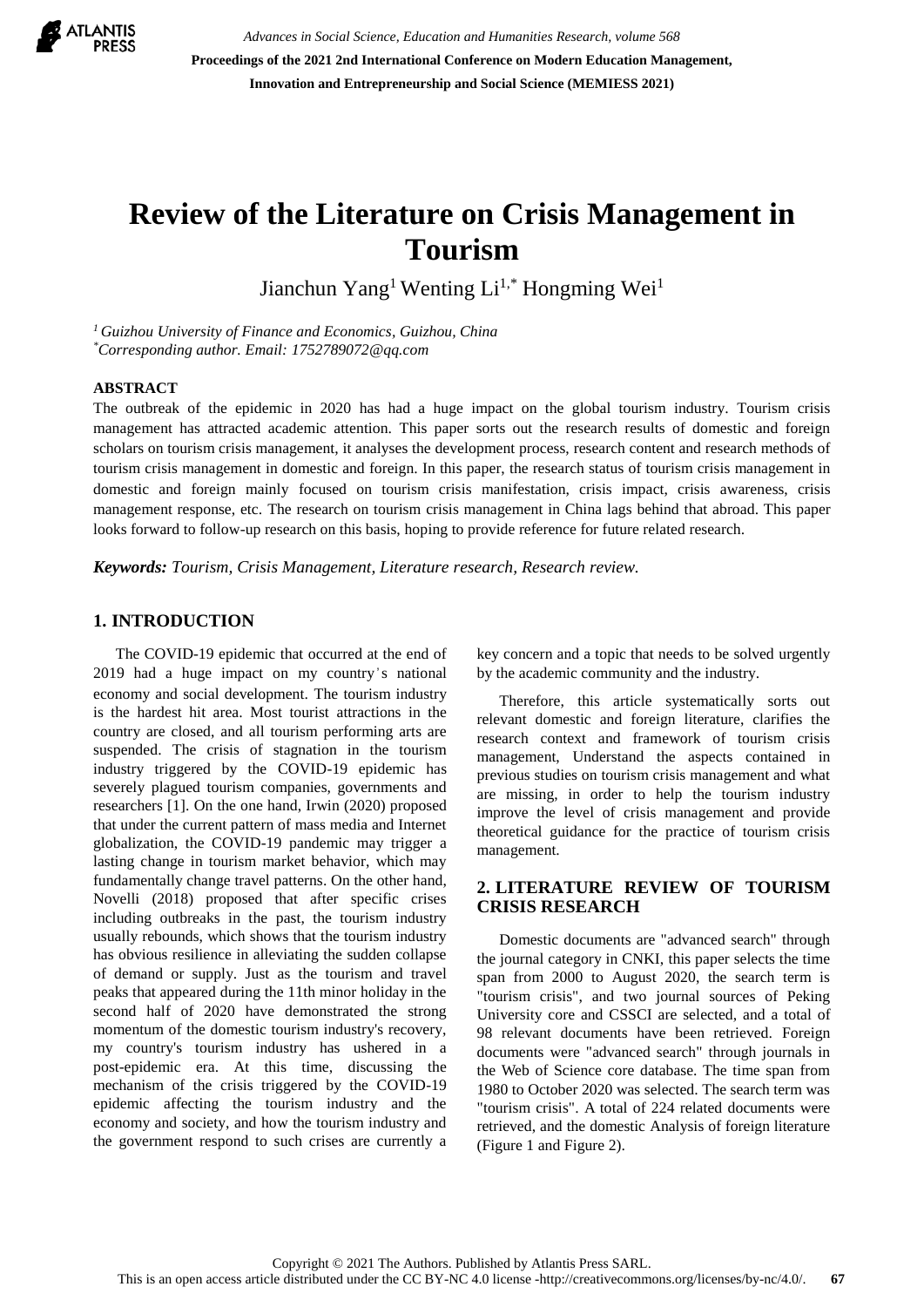



**Figure 1** Distribution map of the number of domestic tourism crisis documents over the years.



**Figure 2** Distribution map of the number of foreign tourism crisis documents over the years.

It can be seen from the figure that the study of foreign tourism crisis is much earlier than that of domestic. Foreign research on the tourism crisis began in 1974, and then increased year by year since 2008, and the literature has increased sharply in 2020.The domestic related research began in Huang Jin's "On the Establishment of Tourism Crisis Management Mechanism" in 2003, which discussed the tourism crisis and its impact in the SARS environment, and proposed a tourism crisis management plan and the stages of tourism management. And since the SARS in 2003, the number of research documents has increased sharply, reaching the highest value in 2010, and then decreasing year by year until the outbreak of COVID-19 in 2020 began to increase again.

## **3. RESEARCH CONTENTS OF TOURISM CRISIS MANAGEMENT**

Tourism crisis management is defined as "the wide-ranging efforts of various organizations to understand and prevent crises and effectively manage the crises that occur, taking into account every step of the planning activities and the interests of their stakeholders<sup>"[2]</sup>. It has increasingly become an important research field in tourism management. After the SARS

incident in the 21st century, crisis management in the tourism industry has gradually become the focus of research by domestic scholars. The current research on crisis management in the tourism industry mainly focuses on the following aspects:

# *3.1. Research on the Theory of Tourism Crisis Management*

Foreign research on tourism crisis originated from the annual meeting of the Travel Research Association in 1974, and for the first time related research on crisis management was introduced. Foreign scholars have focused on the participants in the tourism crisis and the construction of the crisis management system. It mainly includes the classification of tourism crisis (Lei Shibiao, 2019), the basic framework of crisis management [3], and the construction of tourism crisis management system. The domestic academic circles' research on the definition of tourism crisis and tourism crisis management [4], tourism characteristics (Zhang Yun, 2013), and research on tourism safety sensing [5]. Relatively more. Although the domestic and foreign academic circles have not yet reached a consensus on the definition of the concept, they agree that the tourism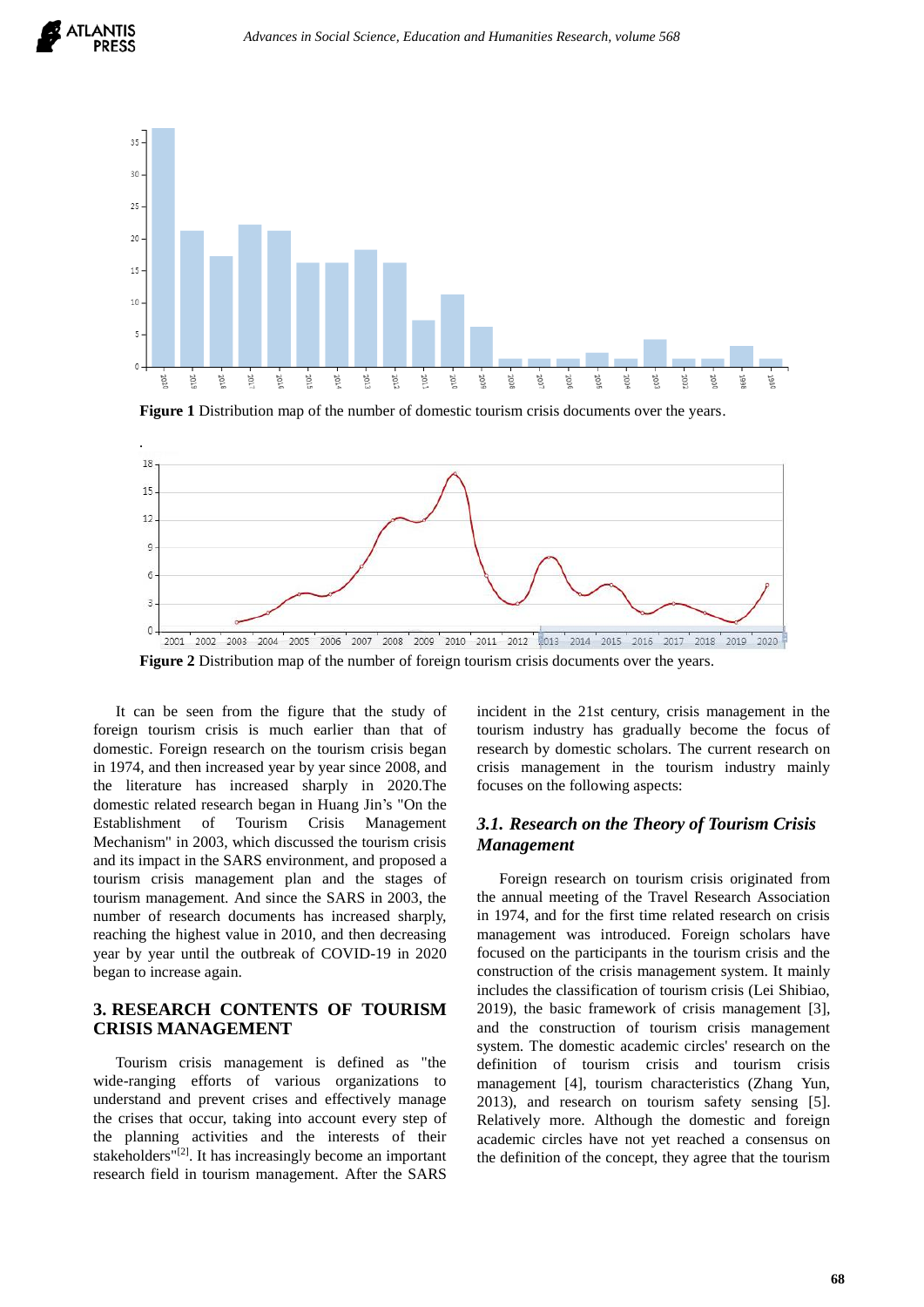

crisis will inevitably lead to a sharp decline in tourism demand in a short period of time.

## *3.2. Research on the Forms of Tourism Crisis*

The emergence of Covid-19 caused a large-scale suspension of international travel, further illustrating the fragility and instability of the tourism industry. There are many manifestations of tourism crises, and a correct understanding of the manifestations of crises is a prerequisite for targeted tourism crisis management. Foreign studies on the manifestations of tourism crises mainly include tsunamis (Ghaderi et al., 2013), earthquakes, terrorist activities (Samitas et al., 2018), economic and financial crises [6], political conflicts and instability (Seraphin et al., 2019), natural disasters and extreme climates (Dorota Rucinska, 2014) and public health and safety issues (Fotiadis et al., 2014) and other aspects of case studies. However, domestic scholars are more detailed in the research and classification of the forms of tourism crisis. Sun. (2008) classified tourism crises based on the formation of tourism behavior space [7]. Zhang.(2010) categorizes tourism crises according to the factors forming tourism crises.

#### *3.3. Research on the Impact of Tourism Crisis*

The impact of tourism crises on the tourism industry has always been the focus of research circles at home and abroad, focusing on the impact of specific specific crisis events on the tourism industry and destinations. The research is mainly conducted from two aspects: qualitative analysis and quantitative analysis. In terms of qualitative analysis, domestic and foreign scholars mainly analyze the impact of the overall or partial major crisis on the tourism industry. Mainly include unrest (Zulafqar Ahmed, 2019), economic storms (Sio-Chong U, etc., 2020), natural disasters (Dorota Rucinska, 2014), public health incidents (Ralf Buckley, 2020), terrorist activities [8]. And the impact of various major crisis events on the tourism industry. In terms of quantitative research, scholars at home and abroad focus on data analysis of specific crisis events and use econometric models to estimate their impact on the tourism industry. The most commonly used method for quantitative research on tourism crisis in China is the tourism baseline method proposed by Sun Gennian. After SARS, many scholars have used this method to conduct extensive quantitative research [9].

#### *3.4. Research on Tourism Crisis Management*

Tourism crisis management is a scientific management method in which tourism destinations take preventive or elimination measures against risk factors that may arise in the process of tourism development and operation, and take remedial measures after the occurrence of risks. Existing foreign research mainly

explores tourism crisis management decisions by combining case destinations or crisis events. Existing research mainly includes the response to the tourism crisis caused by Ebola [10], the tourism response strategy of the terrorist incident in Bali (Gurtner Y, 2016), and the tourism response strategy of the financial crisis (Perles-Ribes JF, 2017), the tourism recovery strategy against COVID-19 (Yeh S S., 2020), and the tourism crisis response of the hotel industry (Pappas N, 2020). Domestic scholars' research on tourism crisis management strategies mainly includes a series of tourism crisis management strategies proposed for tourism entities such as the government (Dang., 2020) and tourism companies (Wang. et al., 2013), based on the various stages of the crisis life cycle And build a tourism crisis management system model, and put forward more realistic and guiding tourism crisis management strategies.

## **4. RESEARCH METHODS OF TOURISM CRISIS MANAGEMENT**

On the whole, scholars at home and abroad have used a wealth of methods in the process of studying tourism crises, involving many fields such as psychology, sociology, management, and economics. There are mainly theoretical studies, case studies and empirical studies.

#### *4.1. Theoretical Research*

Literature review and systematic review are the two main research methods used in conceptual research. The literature review is to review the nature of crisis and crisis management in the tourism industry by combing through the previous literature to provide reference for future related research (Mair et al., 2016). The systematic review is a study of tourism crisis management models and frameworks combined with new theories of other disciplines (Blackman.., 2018).

#### *4.2. Case Research*

In the study of tourism crisis, case study is one of the most important methods. Case studies mainly include: (1) Single crisis and disaster cases (ie 9-11 terrorist attack, Christchurch earthquake, political turmoil in Cyprus, The Asian financial crisis); (2) a single tourism destination or region, (3) a single tourism type or industry (cruise tourism, scenic spots and hotel industries).

#### *4.3. Empirical Research*

In terms of empirical research, foreign scholars mostly use questionnaire surveys, using experiments and scenario design to conduct research on the micro-level of the tourism crisis. Including online research group